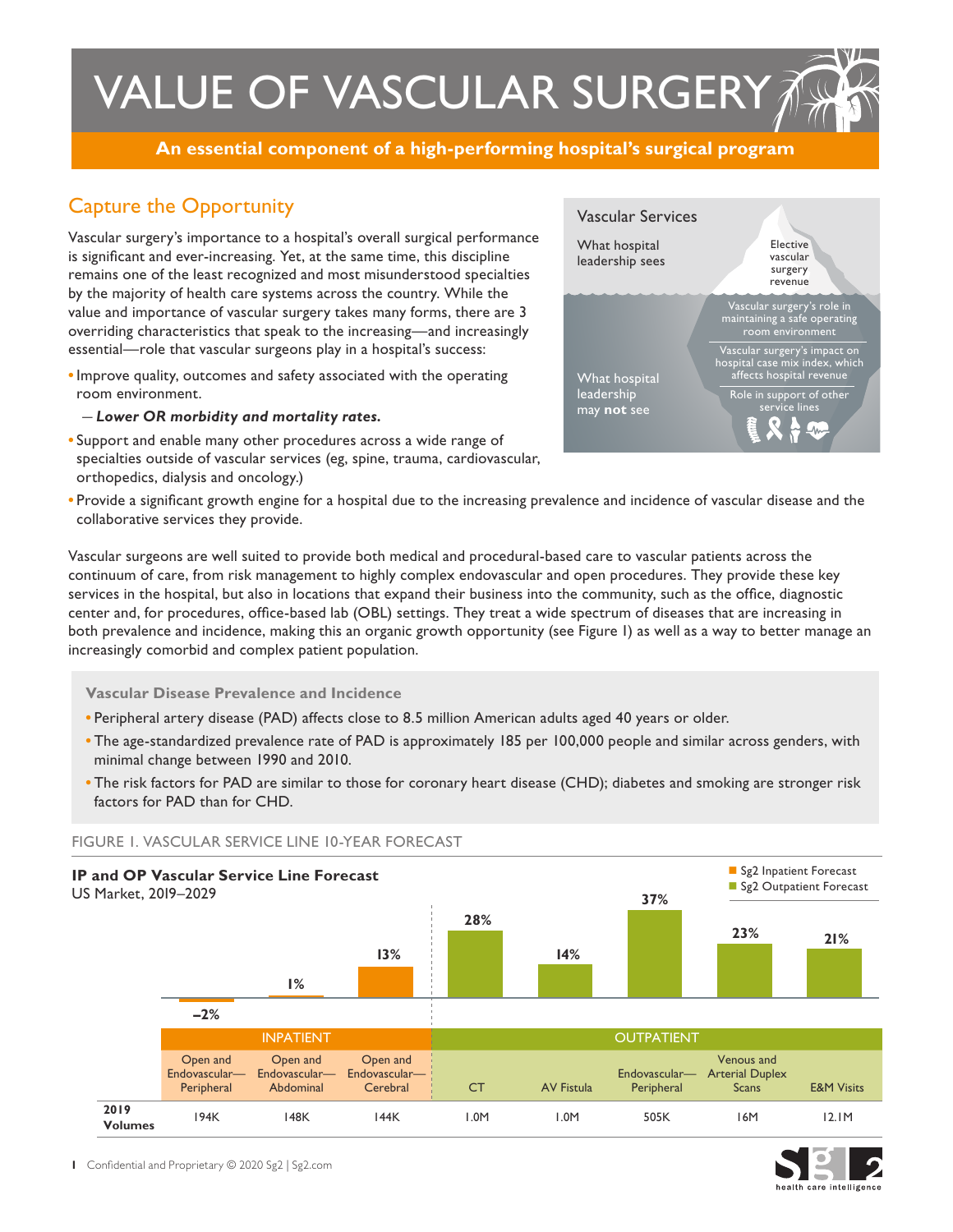## Vascular Surgery Integration

While only 8% of vascular surgeons operate in a vascular service line or program structure, the establishment of a true vascular program brings transparency to all services across the care continuum. In addition, it provides the much-needed recognition of the importance of vascular surgery while also ensuring that resources are available to support cost, quality and market initiatives. Due to the nature of vascular surgery, program development is often multidisciplinary but led by a vascular surgeon if available (See Table 1).

#### TABLE 1. VASCULAR SURGERY SERVICES ACROSS THE CARE CONTINUUM



Successful vascular programs may differ in terms of services, technologies and staffing based on resources available, market dynamics, patient population and physician skill set (see Table 2). Understanding your organization's capabilities will help align your goals and make investments necessary to deliver high-quality, low-cost services.

Vascular procedures are provided across multiple settings, from the hospital-based lab to the office-based lab/ambulatory surgery center (ASC) setting, with nearly 50% of OP endovascular peripheral procedures performed in the office/ASC setting. Vascular surgeons are increasingly comfortable supporting this shift given an adequate procedure room in which to work. As innovations continue to improve minimally invasive treatment options for patients, we will see continued shift of procedures to OP status and settings. This shift will be critical for hospitals to thrive financially as value-based care continues to emerge in the industry. Vascular surgery will play a key role in site of care transitions, optimal total cost of care per beneficiaries and improving key quality metrics.

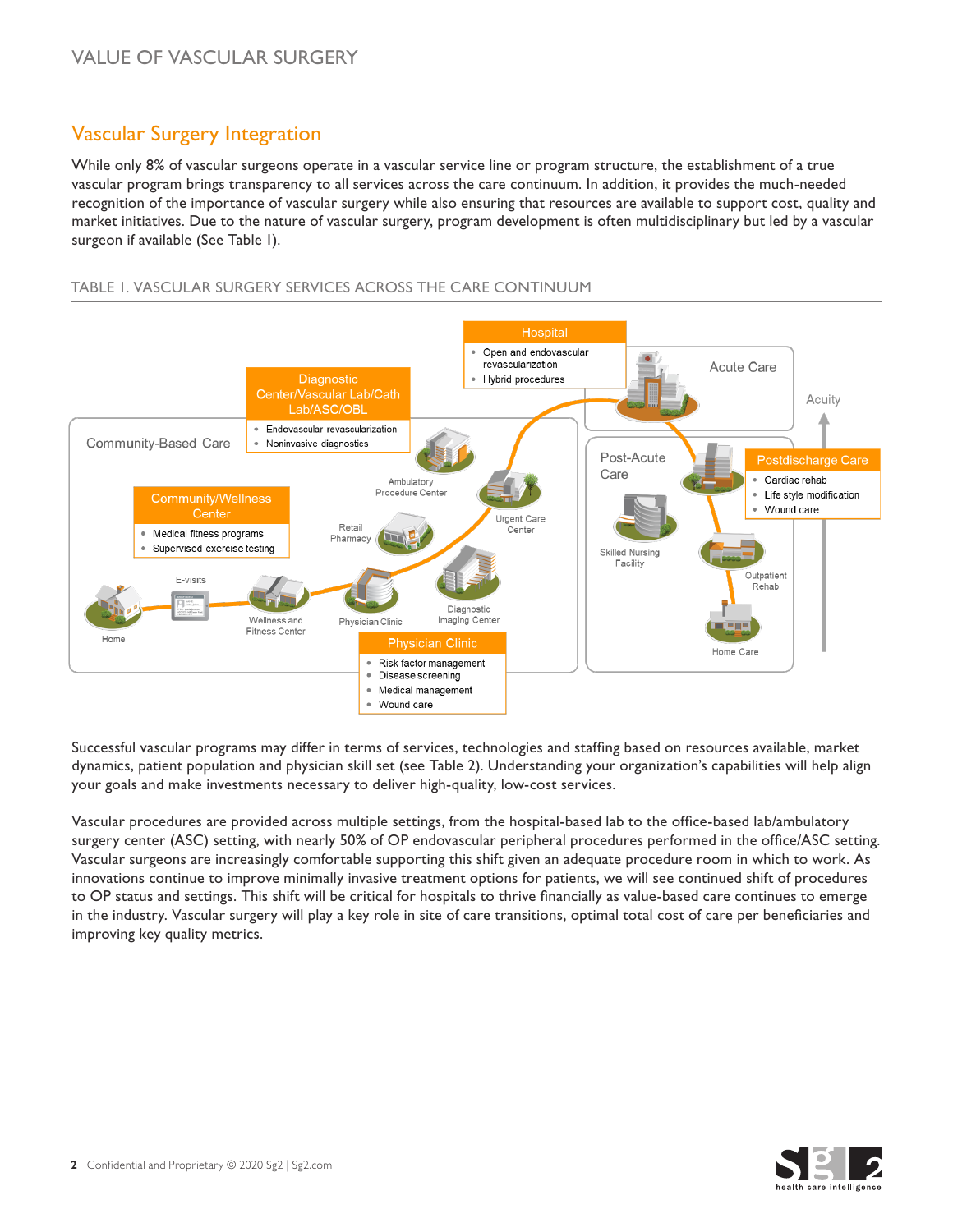#### TABLE 2. VASCULAR SERVICES PROGRAM TYPES AND DEFINITIONS

|                     | <b>OUTPATIENT</b>                                                                                                                                                                                                                                                                                                                                                                                                                    | <b>INPATIENT</b>                                                                                                                                                                                                                                                                                                                | <b>COMPLEX INPATIENT</b>                                                                                                                                                                                                                                                                                                 |
|---------------------|--------------------------------------------------------------------------------------------------------------------------------------------------------------------------------------------------------------------------------------------------------------------------------------------------------------------------------------------------------------------------------------------------------------------------------------|---------------------------------------------------------------------------------------------------------------------------------------------------------------------------------------------------------------------------------------------------------------------------------------------------------------------------------|--------------------------------------------------------------------------------------------------------------------------------------------------------------------------------------------------------------------------------------------------------------------------------------------------------------------------|
| Services            | • Endovascular Procedures<br>- Aortoiliac occlusive<br>- Infrainguinal arterial<br>- Upper extremity arterial<br>- Deep venous<br>- Superficial venous<br>- AV access<br>• Noninvasive Vascular Diagnostics<br>(Accredited by IAC/ACR)<br>- Duplex ultrasound scans-carotid,<br>renal, abdominal, mesenteric,<br>extremity<br>- Physiologic arterial studies<br>• Angiography: arterial and venous<br>• Supervised exercise training | • Endovascular and Open Procedures<br>- Descending thoracic aorta (endo)<br>- Aortoiliac occlusive and aneurysmal<br>- Infrainguinal arterial<br>- Upper extremity arterial<br>- Carotid-vertebral<br>- Deep venous<br>- Superficial venous<br>- AV Access<br>- Thrombolytic infusion<br>• 24/7/365 Emergency vascular coverage | • Complex Endovascular and Open<br><b>Aortic Procedures</b><br>- Aortic arch and proximal branches<br>- Thoraco-abdominal repairs<br>- Visceral aorta and branches<br>- Descending thoracic aorta (open)<br>- Neurointerventional<br>• 24/7/365 Emergency vascular and<br>cardiothoracic coverage<br>• Clinical research |
| <b>Technologies</b> | • Duplex ultrasound<br>• Fluoroscopy<br>• ASC/office-based lab/hospital<br>outpatient department                                                                                                                                                                                                                                                                                                                                     | • CT and MRI<br>$\cdot$ 3D CT<br>• Endovascular suite/cath lab<br>• Fixed and/or portable fluoroscopy<br>• Inpatient and ICU beds<br>• Intravascular ultrasound (IVUS)<br>• Hybrid OR                                                                                                                                           | • Cardiopulmonary bypass<br>• Biplane angiography equipment<br>· Transesophageal echo<br>• Cerebral monitoring                                                                                                                                                                                                           |
| <b>Staffing</b>     | • Medical director<br>• Program manager<br>• Vascular technician(s)<br>• Data abstractor                                                                                                                                                                                                                                                                                                                                             | · Vascular surgeon-board certified<br>• Vascular administrator<br>• Vascular nurse coordinator<br>• Anesthesiology                                                                                                                                                                                                              | • ICU and critical care<br>• Remote monitoring support<br>• IT support across settings<br>• Clinical research coordinator                                                                                                                                                                                                |

 $\mathbf{S}$ 2 health care intelligence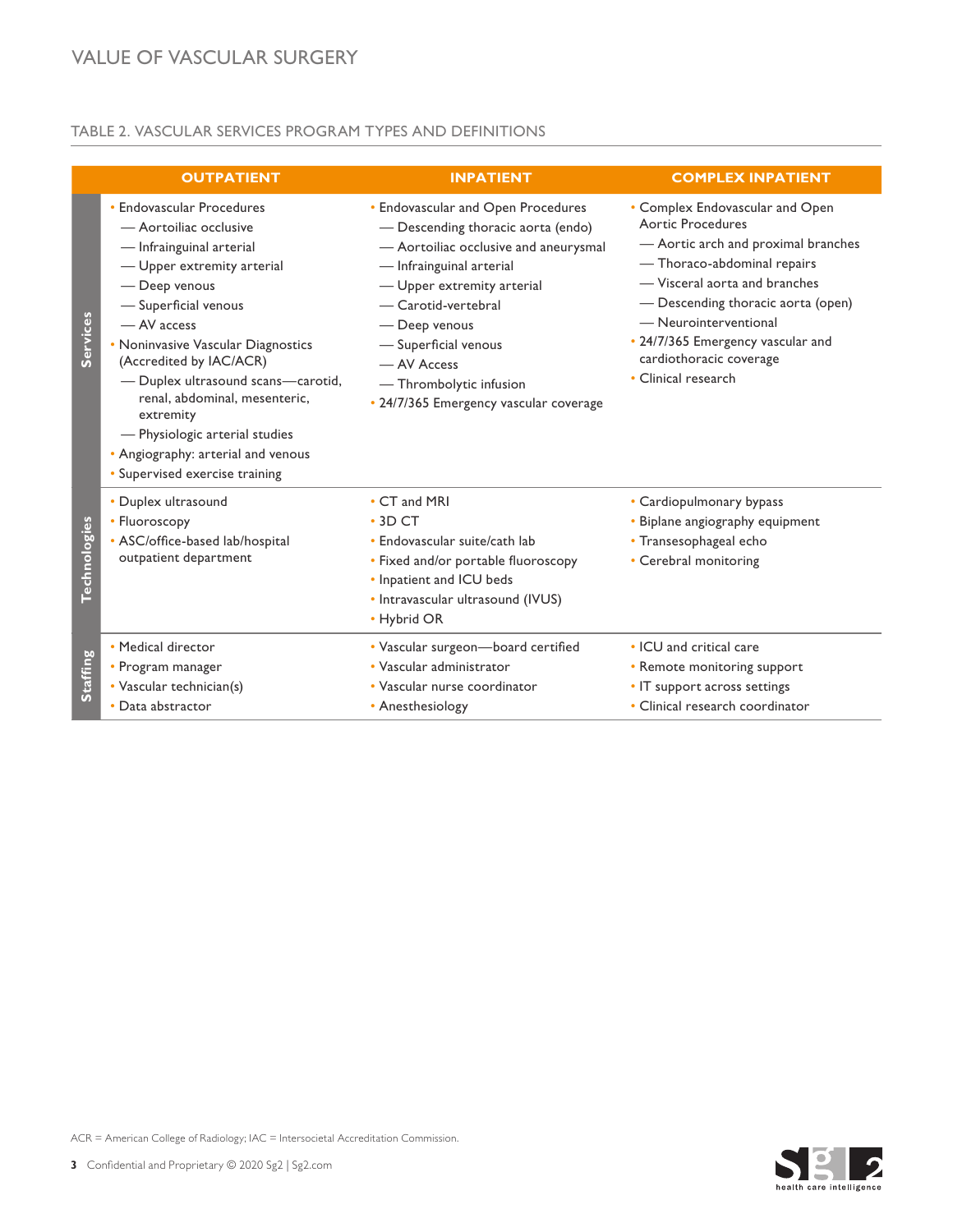### Impact Summary

#### Vascular Surgery Financials

Vascular surgeons provide significant value, revenue and margin opportunity to a hospital.

- **•** Previous research and current assessments suggest gross contribution margin per vascular surgeon FTE is the highest amongst the top 5 hospital-based surgical service lines (cardiology, general surgery, orthopedics, vascular, neurosurgery).
- **•** On average, vascular contribution margins remain high at approximately 40% of overall revenue.
	- Contribution margins are positive across all procedure types (see Figure 2).
	- Survey data suggest that on average, 43% of vascular surgeon volumes are surgical with 57% endovascular.
	- Vascular programs can add more than \$9 million in contribution margin to the hospital, based on average procedure mix and volume.
- **•** In addition, vascular surgeons provide essential operative assistance to other surgical specialties resulting in a desirable per case contribution margin of 30% for supportive procedures and consults.
	- Survey data show the following as services that are dependent on a fully functioning vascular program: spine/spine exposures (70% of respondents support these cases), trauma (63%), cardiac surgery (60%), ortho (36%), dialysis (26%), urology (23%), neuro (23%), oncology (23%), TAVR (14%).

## Set Yourself Up for Future Success

Vascular surgeons, and vascular surgery programs, are typically very profitable for a hospital. Vascular surgeons perform a greater proportion of surgical cases to endovascular cases than do other specialties that do vascular work, offering a hospital a greater margin opportunity. On average, the vascular surgery cases have a high case mix index, between 2.8 and 3.2, which is beneficial financially to an institution because it results in higher levels of hospital reimbursement. Additionally, a study conducted over the 3-year period of 2013 to 2015 to examine the cases (n=208) in which vascular surgery was called in a consultative role, found that the median contribution margin for these difficult and often life- and/or limb-saving cases was a healthy \$14,406. The growth of vascular surgery cases, consequently, will result in favorable financial outcomes for hospitals. Ensuring that vascular surgeons remain busy and committed to an organization will require significant organizational support. Their availability and presence will benefit physicians and patients across a wide variety of hospital service lines and highlight vascular surgery's role in providing collaborative services broadly across an organization.

When looking at a hospital's financial performance, vascular surgery's importance is oftentimes not given its proper due. The off-service work of a vascular surgeon—that is, when a vascular surgeon is called upon to assist another specialist—may be unrecognized because the technical component of any off-service work goes to the primary procedural physician, not the vascular surgeon, who, in many cases, provides the emergent care to save a patient's life and/or limb. Moreover, the vascular surgeons on-site support and peri-procedural emergency services coverage will mitigate transferring cases to other facilities and contribute to the margin associated with service lines such as cardiac, spine, trauma and orthopedics.

In the increasingly competitive world of health care, being the first in the market to intensely focus on vascular surgery development can lower the total cost of care and improve quality while growing revenues and contribution margins, allowing an organization to remain relevant in the market.

FTE = full-time equivalent; TAVR = transcatheter aortic valve replacement.

#### Vascular Surgery Demographics and **Alignment**

- **•** Approximately 70% of vascular surgeons are employed by a hospital/health system/faculty plan.
- **•** There is an acute and increasing shortage of vascular surgeons, and this situation is projected to exacerbate well into the middle of the decade.
- **•** The Society for Vascular Surgery (SVS) reports that this deficit of vascular surgeons has resulted in at least one-third of hospitals in the country actively attempting to recruit a surgeon, a situation that enables the small number of available physicians to have their pick of organizations that meet their interests and skill sets, and offer strong program support.

#### FIGURE 2. VASCULAR: AVERAGE PER CASE CONTRIBUTION MARGIN



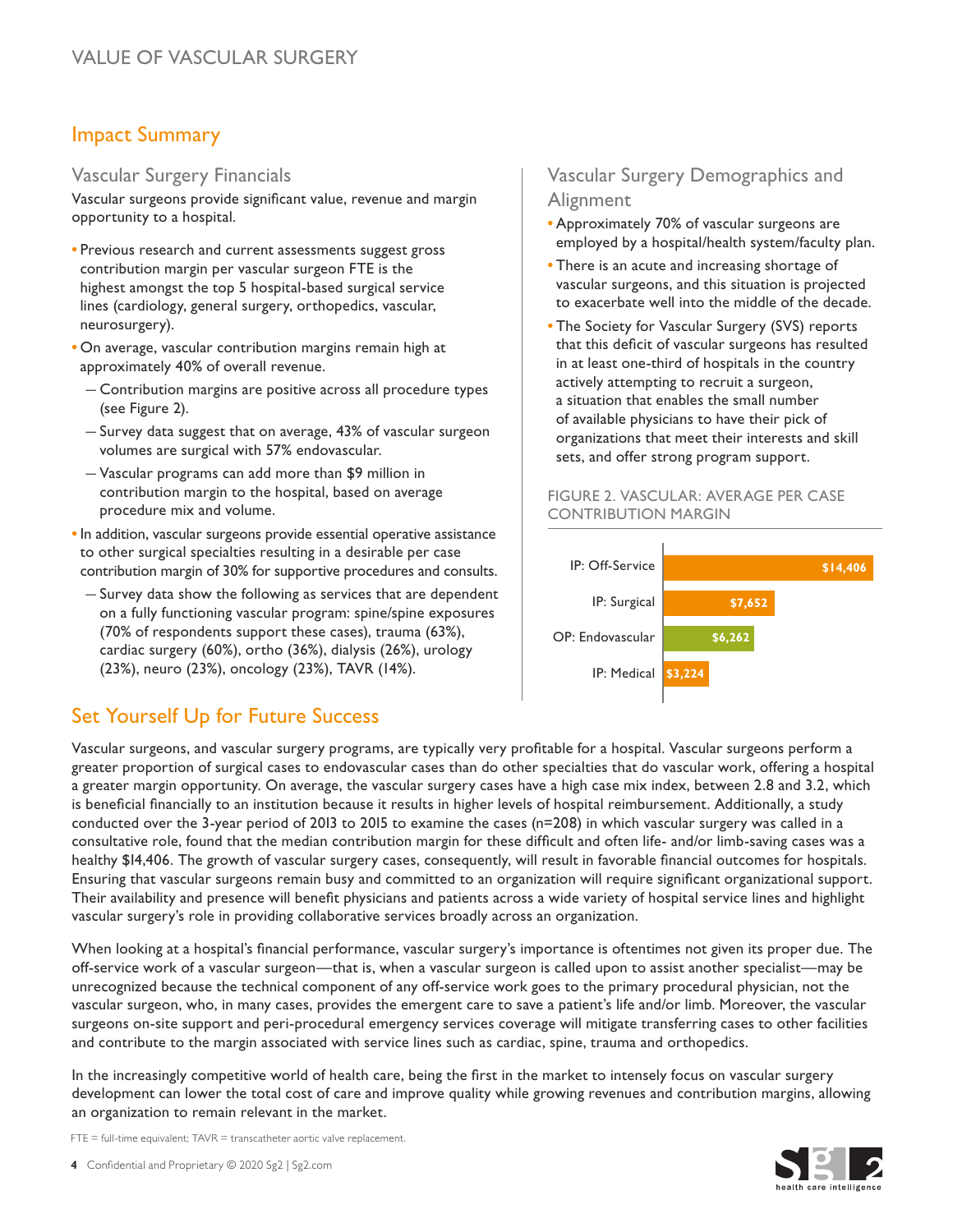## Strategic Considerations

|                                                   | <b>OVERVIEW</b>                                                                                                                                                 | <b>ACTION STEPS</b>                                                                                                                                                                                                                                                                                                                                                                                                                                                                                                                                                                                                                                                                                                                                                                                                                                                                                                                                                                                                                                                                                                          |
|---------------------------------------------------|-----------------------------------------------------------------------------------------------------------------------------------------------------------------|------------------------------------------------------------------------------------------------------------------------------------------------------------------------------------------------------------------------------------------------------------------------------------------------------------------------------------------------------------------------------------------------------------------------------------------------------------------------------------------------------------------------------------------------------------------------------------------------------------------------------------------------------------------------------------------------------------------------------------------------------------------------------------------------------------------------------------------------------------------------------------------------------------------------------------------------------------------------------------------------------------------------------------------------------------------------------------------------------------------------------|
| Program<br><b>Components</b><br>and<br>Leadership | Vascular surgeons work across multiple<br>services lines and perform a wide range of<br>procedure types that necessitates a well-<br>integrated approach.       | . Vascular surgeons, due to their broad skill set, are well positioned<br>to lead a multidisciplinary team of specialists to deliver high-quality<br>and coordinated vascular services. Responsibilities include:<br>- Manage process for determining the most appropriate<br>procedure (eg, open vs endovascular procedures) based on<br>a patient's symptoms and presentation, and current clinical<br>guidelines.<br>- Provide intraoperative consultation to rescue patients and<br>surgeons when complex surgeries involve major vascular<br>structures (nearly 75% of vascular surgeons offer urgent and<br>elective consultative services).<br>- Create clear credentialing requirements and standard protocols<br>for all procedures across all specialists.<br>• Vascular surgery leadership and input is critical to the successful<br>provision of many services provided in hospitals both large and<br>small, and vascular surgeons are uniquely positioned to help<br>strategize and develop answers to health care delivery challenges<br>due to the depth and breadth of both their training and experience. |
| <b>Workforce</b>                                  | Harness the unique skill sets from vascular<br>surgeons that enables them to support an<br>organization in many ways.                                           | • Maintain appropriate number of skilled staff to enable 24/7<br>emergency coverage while maintaining job satisfaction by spreading<br>overnight call duty among a larger staff pool.<br>- On average, vascular surgeons are on call 9 days per month,<br>while only 30% are compensated for call coverage.<br>• Develop formal agreements across specialties around block<br>scheduling and access to procedure rooms (eg, cath lab, advanced<br>radiology suite, hybrid OR).<br>- Over 60% of vascular surgeons provide services at more than 2<br>hospitals.<br>• Vascular surgeons are well versed in risk factor management, open<br>and endovascular interventions, as well as long term follow-up of<br>patients with vascular disease.<br>• The current shortage of vascular surgeons is projected to worsen<br>over the next decade.                                                                                                                                                                                                                                                                                |
| <b>Resources</b>                                  | Hospital and ambulatory settings are used<br>to deliver innovative vascular screenings,<br>diagnostics and treatments to patients<br>across the care continuum. | . While hospital-based facilities are important to the delivery of high-<br>acuity vascular care, over 30% of vascular surgeons have access to<br>an office-based lab or ASC to perform lower-acuity procedures.<br>. Nearly 75% of vascular surgeons have access to a hybrid OR.<br>. Imaging and diagnostic services are provided by nearly 95% of<br>vascular surgeons.<br>• Screening services are offered by nearly 70% of vascular surgeons.                                                                                                                                                                                                                                                                                                                                                                                                                                                                                                                                                                                                                                                                           |